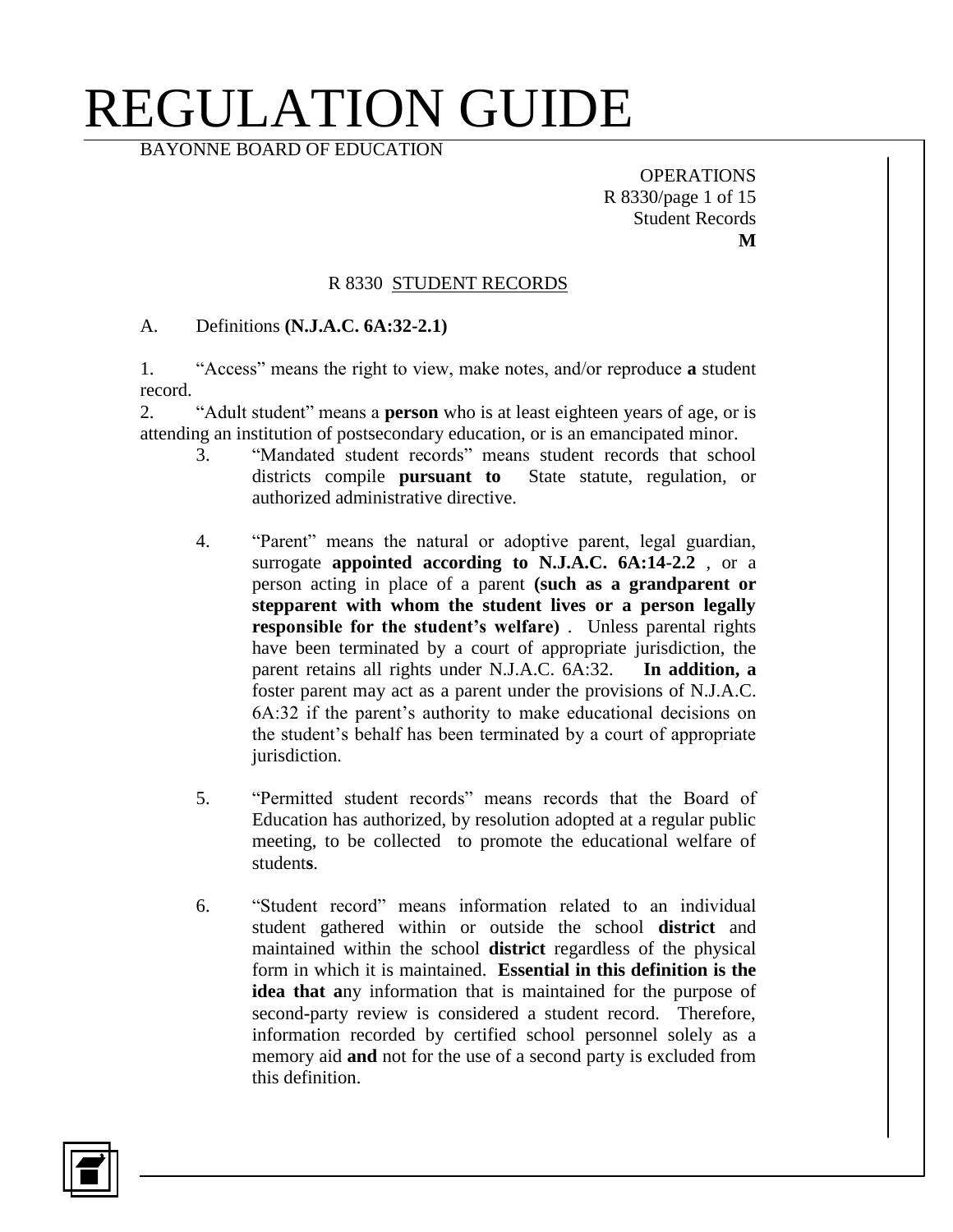BAYONNE BOARD OF EDUCATION

**OPERATIONS** R 8330/page 2 of 15 Student Records

- **7**. "Student information directory" means a publication of the **Board of Education that** includes information relating to a student**. It shall be used only by authorized school district personnel and for designated official use by judicial, law enforcement, and medical personnel and not for general public consumption. The information shall be** the student's**:** name**;** grade level**;** date and place of birth**;** dates of attendance**;** major field of study**;** participation in officially recognized activities**;** weight and height relating to athletic team membership**;** degrees**;** awards**;** the most recent educational agency attended by the student**;** and other similar information.
- B. General Considerations **(N.J.A.C. 6A:32-7.1)**
	- **1. The Board of Education shall compile and maintain student records and regulate access, disclosure, or communication of information contained in educational records in a manner that assures the security of such records in accordance with the provisions of N.J.A.C. 6A:32-7.1. et seq.**
	- **2**. Student records shall contain only such information as is relevant to the education of the student and is objectively based on the personal observations or knowledge of **the** certified school personnel who originate**(s)** the record.
	- **3**. The **school** district shall **provide annual, written notification to** parents**,** adult students**, and emancipated minors** of their rights in regard to student records and student participation in educational, occupational, and military recruitment programs. Copies of the applicable State and Federal laws and local policies shall be made available upon request. The **school** district shall make every effort to notify parents and adult students in their dominant language.
	- **4**. A non-adult student may assert rights of access only through his or her parents. However, nothing in **N.J.A.C. 6A:32-7 et seq. or in** Policy or Regulation 8330 shall be construed to prohibit certified school personnel **from disclosing at** their discretion student records to non-adult students or to appropriate persons in connection with an emergency, if such knowledge is necessary to protect the health or safety of the student or other persons.

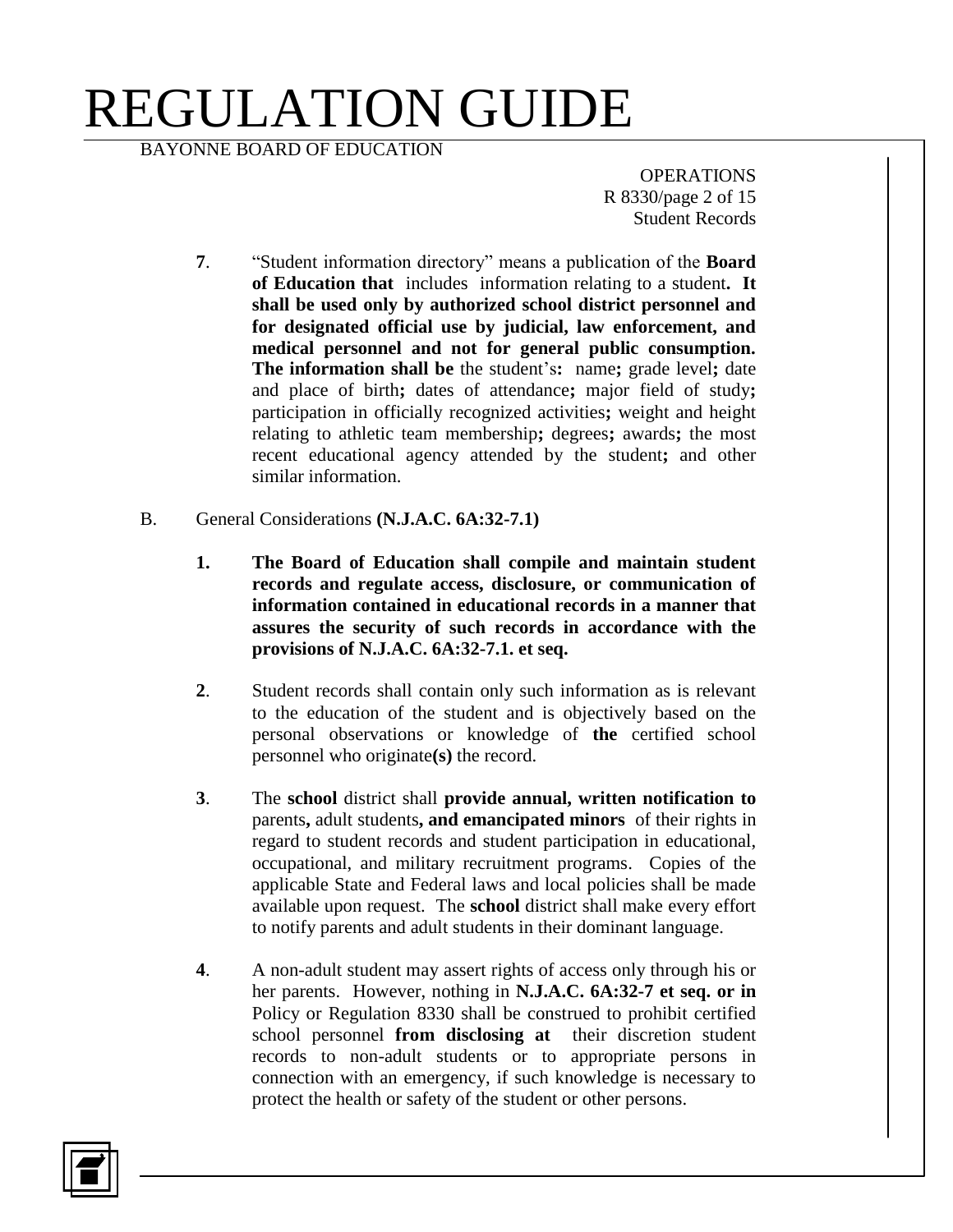BAYONNE BOARD OF EDUCATION

**OPERATIONS** R 8330/page 3 of 15 Student Records

- **5**. The parent or adult student shall have access to their own records and have access to or be specifically informed about only that portion of another student's record that contains information about his or her own child or himself or herself.
- **6**. The Superintendent or designee shall require all permitted student records of currently enrolled students to be reviewed annually by certified school personnel to determine the education relevance of the material contained therein. The reviewer shall cause data no longer descriptive of the student or educational program to be deleted from the records except that prior notice shall be given for classified students in accordance with N.J.A.C. 6A:14, Special Education. Such information shall be disposed of and not be recorded elsewhere. No record of any such deletion shall be made.
- **7**. No liability shall be attached to any member, officer, or employee of the Board of Education permitting access or furnishing student records in accordance with **N.J.A.C. 6A:32-7.1 et seq.**
- **8**. When the parent's or adult student's dominant language is not English or the parent or adult student is deaf, the **school** district shall provide interpretation of the student records in the dominant language of the parents or adult student.
- **9**. Student health records shall be maintained separately from other student records and handled, according to the requirements of N.J.A.C. 6A:32-7.1 **et seq.**, until such time as graduation or termination**,** whereupon the health history and immunization record shall be removed from the student's health record and placed in the student's mandated record.
- C. School Contact Directory **for Official Use (N.J.A.C. 6A:32-7.2)**
	- 1. The **Board of Education** shall compile and maintain a school contact directory for official use **that** is separate and distinct from the student information directory.
		- a. School personnel shall provide information from the school contact directory for official use only to judicial and law enforcement personnel, and to medical personnel currently providing services to the student in question.

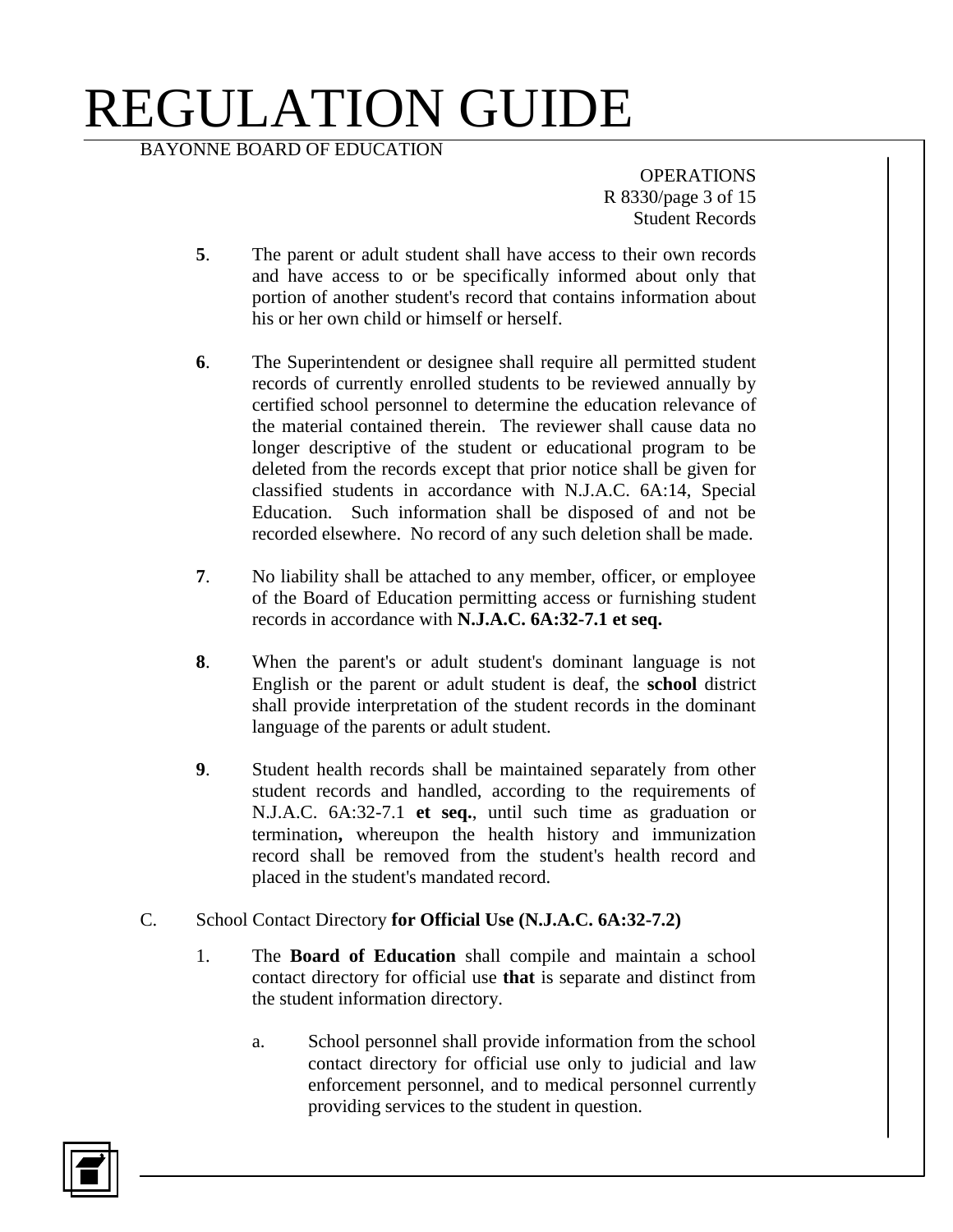BAYONNE BOARD OF EDUCATION

**OPERATIONS** R 8330/page 4 of 15 Student Records

- b. Upon request from a court, other judicial agency, law enforcement agency, or medical service provider currently providing services to the student in question, school personnel shall promptly verify the enrollment of a student and provide the requester with all information about that student that is contained in the school contact directory for official use.
- 2. **To** exclude any information from the school contact directory for official use, the parent**,** adult student**, or emancipated minor** shall notify the Superintendent or designee in writing.
- D. Mandated and Permitted Student Records **(N.J.A.C. 6A:32-7.3)**
	- 1. Mandated student records shall include the following:
		- a. The student's name, address, telephone number, date of birth, name of parent(s), gender, standardized assessment **results** , grades, attendance, classes attended, grade level completed, year completed**, and years of attendance**;
		- b. Record of daily attendance;
		- c. Descriptions of student progress according to the system of student evaluation used in the school district;
		- d. History and status of physical health compiled in accordance with State regulations, including results of any physical examinations given by qualified school district employees **and immunizations**;
		- e. Records pursuant to rules and regulations regarding the education of students with disabilities; and
		- f. All other records required by **N.J.A.C. 6A**.
	- 2. Permitted student records are **those student records not mandated pursuant to N.J.A.C. 6A:32-7.3, but** authorized by the Board to promote the student's educational welfare and include the following as authorized by this Board upon adoption of Policy and Regulation 8330. These records **may** include, but **are** not limited to:

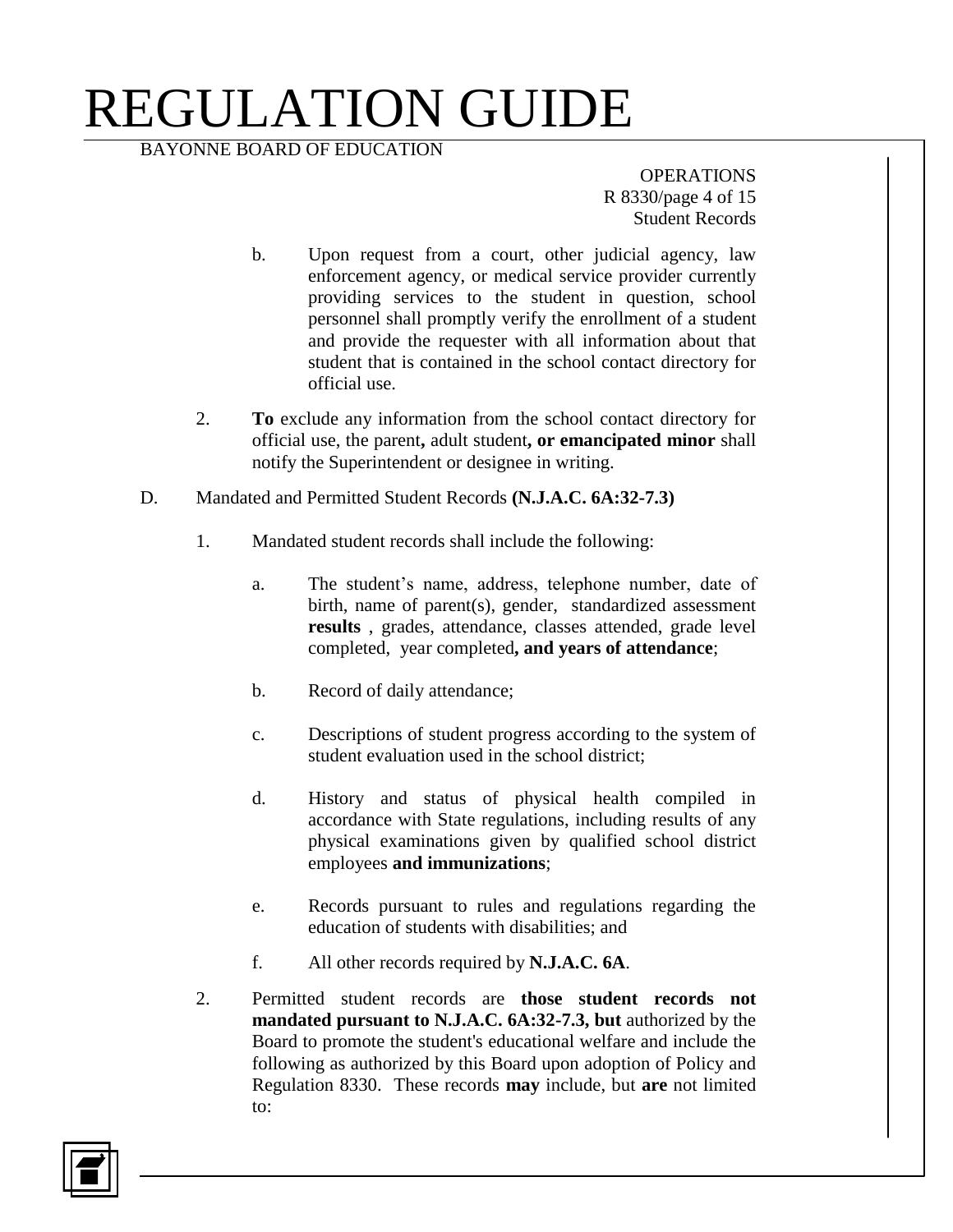BAYONNE BOARD OF EDUCATION

**OPERATIONS** R 8330/page 5 of 15 Student Records

- a. Personally authenticated observations, assessments, ratings, and anecdotal reports recorded by teaching staff members in the performance of their professional responsibilities and intended for review by another person, provided the record is dated and signed by the originator. Information recorded solely as a memory aid for the originator becomes a student's record when it is reviewed by any other person, including a substitute;
- b. Information, scores, and results obtained from standardized tests or by approved tests conducted by professional personnel;
- c. Educationally relevant information provided by the parent**,**  adult student**, or emancipated minor** regarding the student's achievements or school activities;
- d. Any correspondence with the student and/or the student's parents;
- e. Driver education certificate;
- f. Emergency notification form;
- g. New student registration form;
- h. Withdrawal or transfer form;
- i. Change of schedule form;
- j. Records of disciplinary infractions, penalties, and disciplinary hearings;
- k. Records of the student's co-curricular and athletic activities and achievements;
- l. Class rank;
- m. Awards and honors;
- n. Notations of additional records maintained in a separate file;

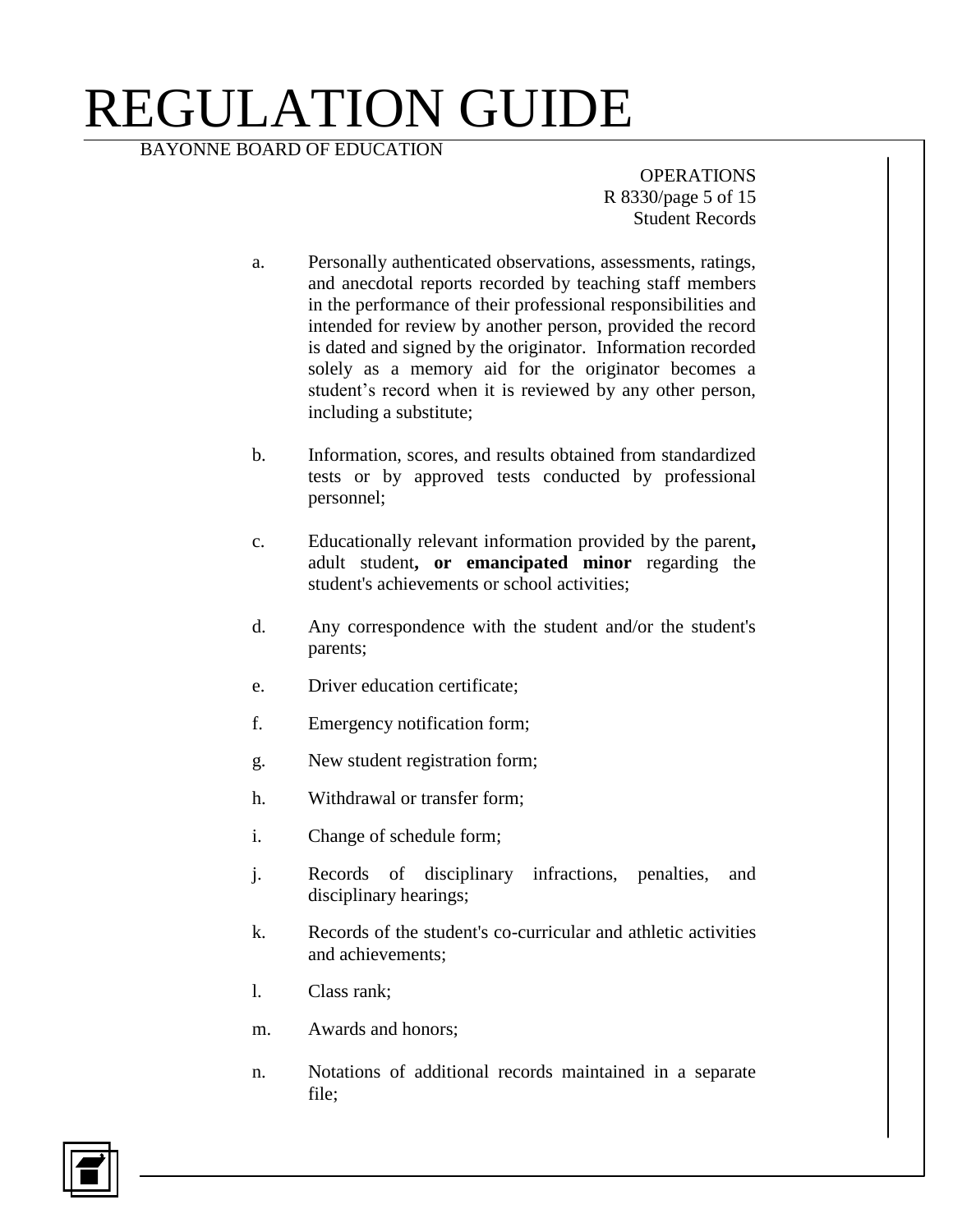BAYONNE BOARD OF EDUCATION

**OPERATIONS** R 8330/page 6 of 15 Student Records

- o. The statement from a student's parent**,** adult student**, or emancipated minor** regarding a contested portion of the record;
- p. Entries indicating review of the file by an authorized person;
- E. Maintenance and Security of Student Records **(N.J.A.C. 6A:32-7.4)**
	- 1. The Superintendent or designee shall be responsible for the security of student records maintained in the school district **and shall devise procedures/regulations for assuring that access to such records is limited to authorized persons**. Policy and Regulation 8330 assures that access to such records is limited to authorized persons.
	- 2. Records for each individual student **may** be **stored either electronically or in paper format. When student records are stored electronically, proper security and backup procedures shall be administered**.
	- 3. Student health records**, whether stored on paper or electronically,** shall be maintained separately from other student records, until such time as graduation or termination whereupon the health history and immunization record shall be removed from the student's health record and placed in the student's mandated record.
	- **4.** Records shall be accessible during the hours in which the school program is in operation.
	- 5. Mandated student records required as part of programs established through State**-**administered entitlement or discretionary funds from the U.S. Department of Education shall be maintained for a period of five years after graduation, termination from the school district, or age **twenty-three**, whichever is longer, and shall be disposed of in accordance with N.J.S.A. 47:3-15 et seq.
	- 6. Any district website shall not disclose any personally identifiable information about a student, in accordance with N.J.S.A. 18A:36- 35.

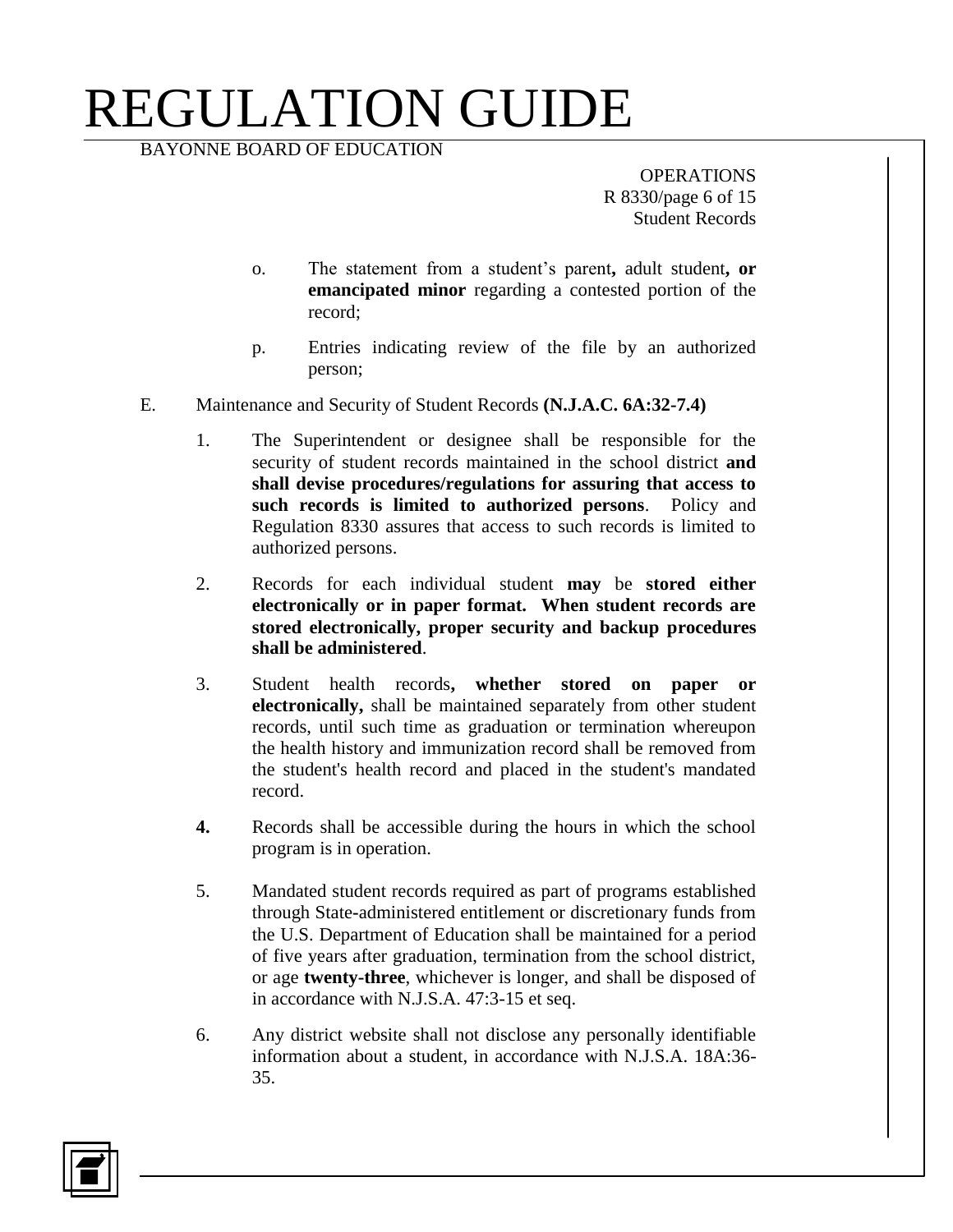BAYONNE BOARD OF EDUCATION

**OPERATIONS** R 8330/page 7 of 15 Student Records

- F. Access to Student Records **(N.J.A.C. 6A:32-7.5)**
	- **1. Only authorized organizations, agencies, or persons as defined in N.J.A.C. 6A:32-7.5 shall have access to student records, including student health records. Access to student records shall be provided to persons authorized such access under N.J.A.C. 6A:32-7.1 et seq. within ten days of a request, but prior to any review or hearing conducted in accordance with N.J.A.C. 6A.**
	- **2**. The **school** district shall control access to, disclosure of, and communication regarding information contained in student health records to assure access only to **people** permitted by Federal and State statute and regulations **or stated in N.J.A.C. 6A:32-7.5(e) and section G. below**.
	- **3**. The **school** district **may** charge a reasonable fee for reproduction **of student records**, not to exceed the schedule of costs set forth in N.J.S.A. 47:1A-**5**, provided that the cost does not effectively prevent the parents or adult students from exercising their rights under N.J.A.C. 6A:32-7 or **other Federal and State** rules and regulations regarding students with disabilities**, including N.J.A.C. 6A:14**.
	- **4**. Access to and disclosure of a student health record shall meet the requirements of the Family Education Rights and Privacy Act, 34 C.F.R. Part 99 (FERPA).
- G. Authorized Organizations, Agencies, and Persons with Access to Student Records **(N.J.A.C. 6A:32-7.5(e))**

Access shall include only the following:

- 1. A student who has the written permission of a parent and the parent of a student under the age of eighteen whether the child resides with **the** parent except per N.J.S.A. 9:2-4**:**
	- a. The place of residence shall not be disclosed; and
	- b. Access shall not be provided if denied by a court.

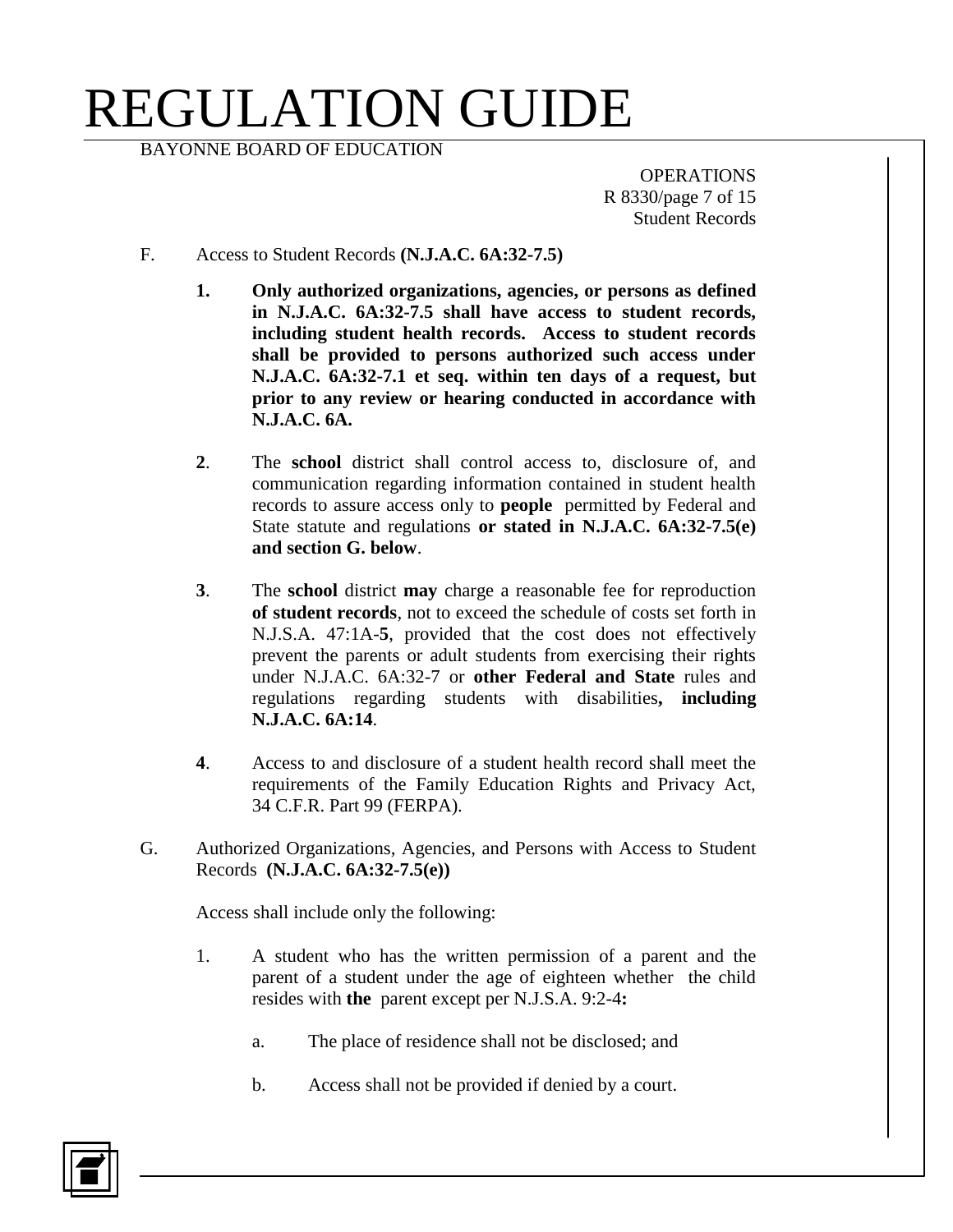BAYONNE BOARD OF EDUCATION

**OPERATIONS** R 8330/page 8 of 15 Student Records

- 2. Students at least sixteen years of age who are terminating their education in the **school** district because they will graduate secondary school at the end of the term or no longer plan to continue their education**;**
- 3. **An** adult student and parent who has the written permission of **an adult** student, except that the parent shall have access without consent of the student as long as the student is financially dependent on the parent and enrolled in the public school system or if the student has been declared legally incompetent by a court of appropriate jurisdiction. The parent of the financially dependent adult student may not disclose information contained in the adult student's record to a second or third party without the consent of the adult student**;**
- 4. Certified school district personnel who **are** assigned educational responsibility for the student shall have access to the general student record but not to the student health record except under conditions permitted in N.J.A.C. 6A:16-**2.4;**
- 5. Certified educational personnel who have assigned educational responsibility for the student and who are employed by agencies listed below shall have access to the general student record, but not to the student health record except under conditions permitted in N.J.A.C. 6A:16-**2.4**:
	- a. An approved private school for the disabled;
	- b. A State facility;
	- c. Accredited nonpublic schools in which students with educational disabilities have been placed according to N.J.S.A. 18A:46-14; or
	- d. Clinics and agencies approved by the Department of Education.
- 6. **To fulfill** its legal responsibility, the Board **of Education shall have** access through the Superintendent or designee to information contained in a student's record. Information shall be discussed in executive session unless otherwise requested by the parent or adult student**;**

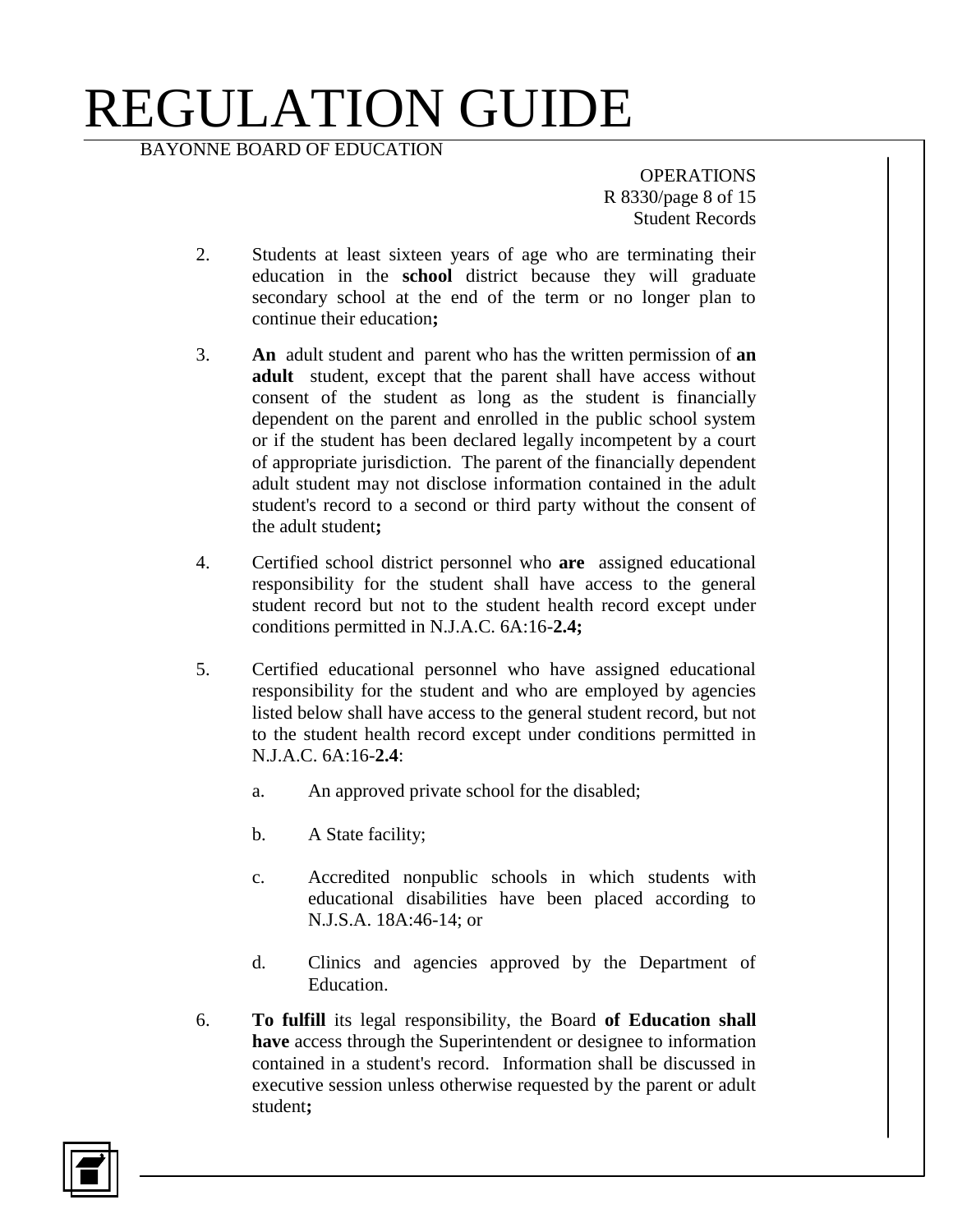BAYONNE BOARD OF EDUCATION

**OPERATIONS** R 8330/page 9 of 15 Student Records

- 7. Secretarial and clerical personnel under the direct supervision of certified school personnel shall be permitted access to portions of the record to the extent necessary for the entry and recording of data and the conducting of routine clerical tasks. Access shall be limited only to student files **in** which such staff are directed to enter or record information**,** and shall cease when the specific assigned task is completed**;**
- 8. Accrediting organizations in order to carry out their accrediting functions**;**
- 9. The Commissioner of Education and New Jersey Department of Education staff **members** who **are** assigned responsibility **that**  necessitates the review of such records**;**
- 10. Officials of other district Boards of Education within the State of New Jersey or other educational agencies or institutions where the student is placed, registered, or seeks to enroll subject to the following conditions:
	- a. Original mandated student records **that** school**s** have been directed to compile by New Jersey statute, regulation, or authorized administrative directive shall be forwarded to the receiving school district with written notification to the parent or adult student;
	- b. Original **mandated** student records **that a** Board **of Education** has required shall be forwarded to the receiving school district only with the written consent of the parent or adult student**,** except where a formal sending-receiving relationship exists between the school districts;
	- c. All records to be forwarded, including disciplinary records as specified in N.J.S.A. 18A:36-19(a), shall be sent to the Superintendent or designee of the school district to which the student has transferred within ten school days after the transfer has been verified by the requesting school district;
	- d. The Superintendent or designee shall request in writing **all student records** from the school district of last attendance within two weeks from the date that the student enrolls in the new school district;

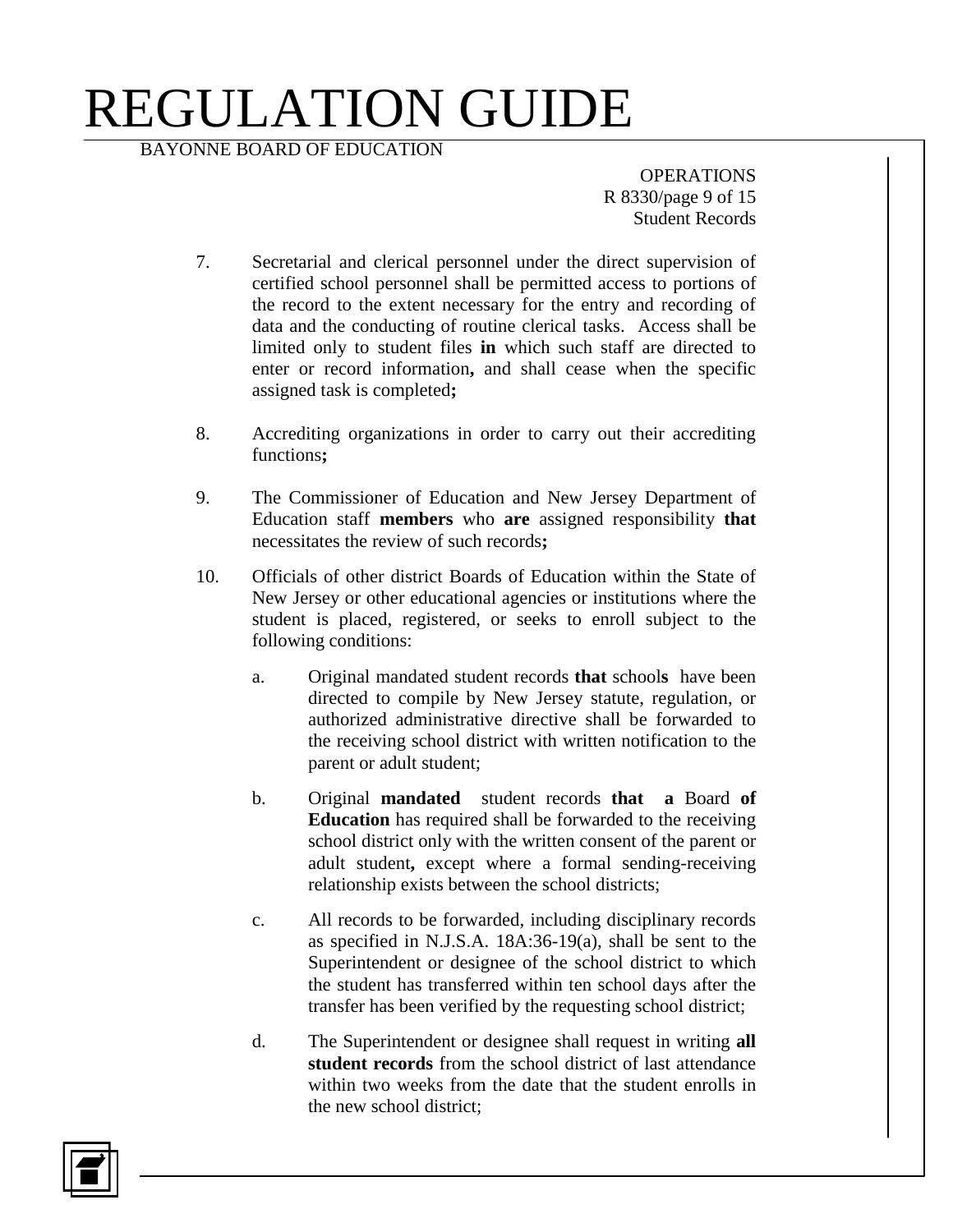BAYONNE BOARD OF EDUCATION

**OPERATIONS** R 8330/page 10 of 15 Student Records

- e. **Upon request, t**he Superintendent or designee of the school district of last attendance shall provide a parent(s) or an adult student with a copy of the records disclosed to other educational agencies or institutions; and
- f. Proper identification, such as a certified copy of the student's birth certificate **or other proof of the child's identity pursuant to N.J.S.A. 18A:36-25.1**, shall be requested at the time of enrollment in a new school district.
- 11. Officials of the United States Department of Education assigned responsibilities **that** necessitate review of such records**;**
- 12. Officers and employees of a State agency responsible for protective and investigative services for students referred to that agency, pursuant to N.J.S.A. 9:6-8.40. Wherever appropriate, the **Board of Education** shall ask **the** State agency for its cooperation in sharing the findings of **an** investigation**;**
- **13. Agency caseworkers or other representatives of a State or local child welfare agency who have the right to access a student's case plan when the agency or organization is legally responsible, in accordance with State law, for the care and protection of the student, consistent with 20 U.S.C. § 1232g(b)(1)(L);**
- **14**. Organizations, agencies, and persons from outside the school if they have the written consent of the parent or adult student**. O**rganizations, agencies, and persons shall not transfer student record information to a third party without the written consent of the parent or adult student**;**
- **15**. Organizations, agencies, and individuals outside the school, other than those specified in N.J.A.C. 6A:32-7.5, upon the presentation of a court order**;**
- **16**. Bona fide researchers who explain to the Superintendent the nature of the research project and the relevance of the records sought**. Researchers shall also** satisfy the Superintendent or designee that the records **will** be used under strict conditions of anonymity and confidentiality. Such assurance shall be received in writing by the Superintendent prior to the release of information to the researcher**;**

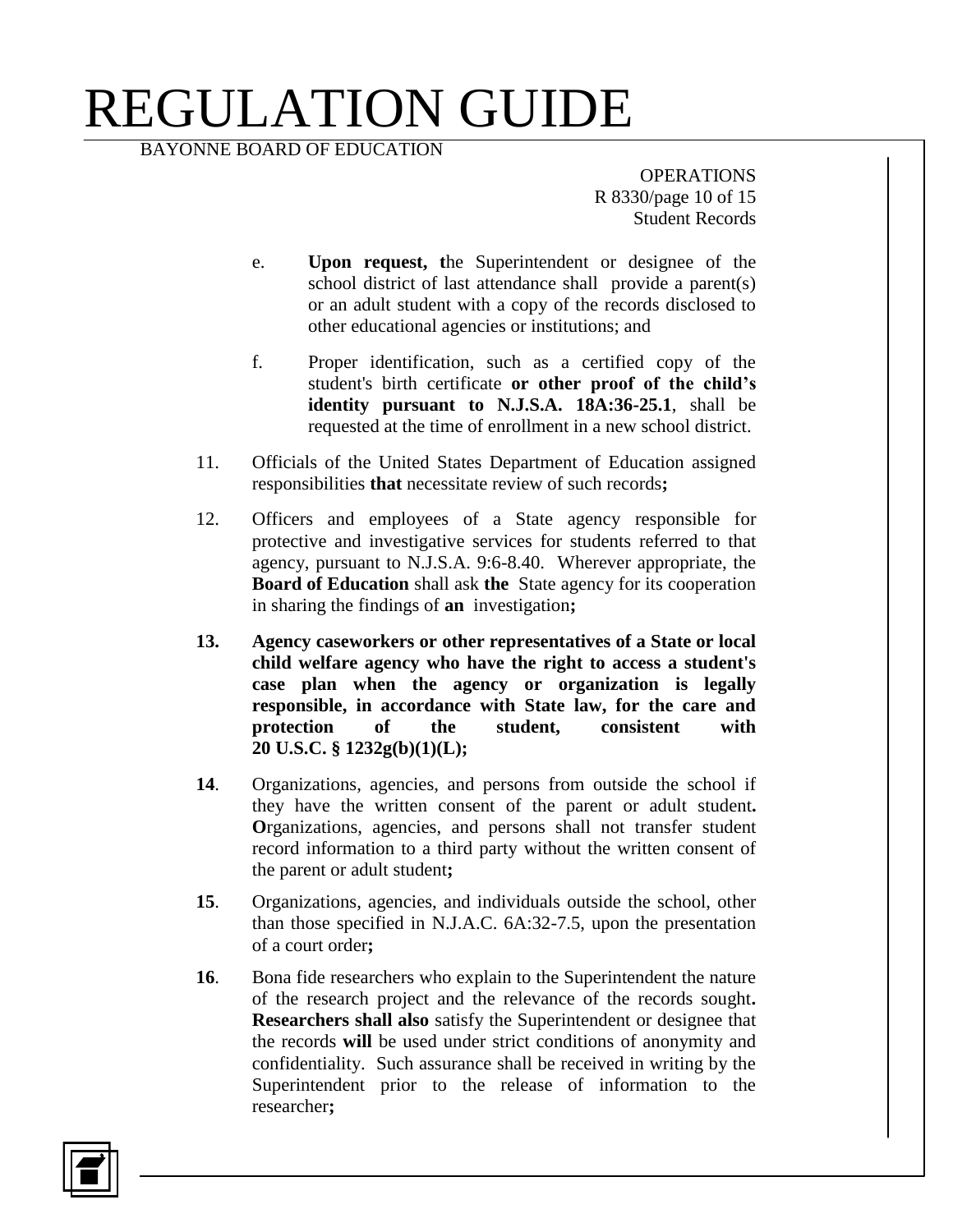BAYONNE BOARD OF EDUCATION

**OPERATIONS** R 8330/page 11 of 15 Student Records

- **17. Nothing in N.J.A.C. 6A:32-7.1 et seq. and Policy and Regulation 8330 shall be construed to prohibit school personnel from disclosing information contained in the student health record to students or adults in connection with an emergency, if such knowledge is necessary to protect the immediate health or safety of the student or other persons; and**
- **18. In complying with N.J.A.C. 6A:32-7.1 et seq., individuals shall adhere to requirements pursuant to N.J.S.A. 47:1A-1 et seq. the Open Public Records Act (OPRA) and 20 U.S.C. § 1232g, 34 CFR Part 99 - the Family Educational Rights and Privacy Act (FERPA).**
- H. Conditions for Access to Student Records **(N.J.A.C. 6A:32-7.6)**

All authorized organizations, agencies, and persons **defined in N.J.A.C. 6A:32-7.1 et seq. as listed below** shall have access to the records of a student**,** subject to the following conditions:

- 1. No student record shall be altered or disposed of during the time period between a request to review the record and the actual review of the record.
- 2. Authorized organizations, agencies, and persons from outside the school whose access requires the consent of parents or adult students shall submit **to the Superintendent or designee the** request in writing together with any required authorization.
- 3. The Superintendent or designee shall be present during the period of inspection to provide interpretation of the records where necessary and to prevent their alteration, damage, or loss. In every instance of inspection of student records by persons other than parents, student, or individuals who have assigned educational responsibility for the individual student, an entry shall be made in the student's record of the name**(**s**)** of persons granted access, the reason access was granted, the time and circumstances of inspection, the records studied**,** and the purposes for which the data will be used.
- 4. **P**rior to disclosure of student records to organizations, agencies, or persons outside the school district pursuant to a court order, **the Superintendent or designee shall** give the parent or adult student

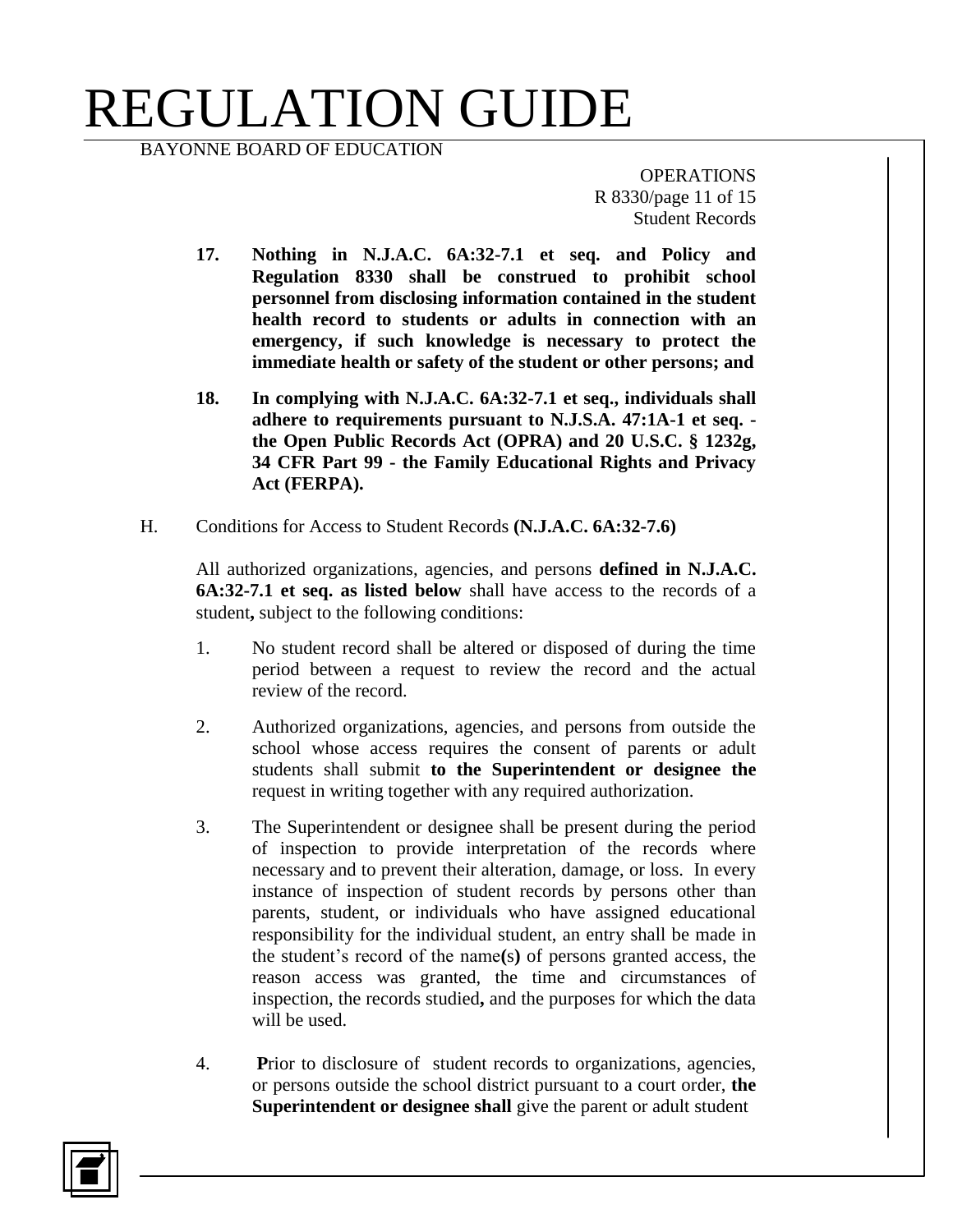BAYONNE BOARD OF EDUCATION

**OPERATIONS** R 8330/page 12 of 15 Student Records

at least three days' notice of the name of the requesting agency and the specific records requested **unless otherwise judicially instructed**. Such notification shall be provided in writing**,** if practicable. Only records related to the specific purpose of the court order shall be disclosed.

- **a. Notice to the parent shall not be required when he or she is party to a court proceeding involving child abuse and neglect or dependency matters, consistent with 20 U.S.C. § 1232g(b)(2)(B).**
- 5. A record may be withheld from a parent or from an adult student only when the **school** district obtains a court order or is provided with evidence that there is a court order revoking the right to access. Only that portion of the record designated by the court **shall** be withheld. When the district has or obtains evidence of such court order, the parent or adult student shall be notified in writing within five days of his or her request that access to the record has been denied and that the person has the right to appeal this decision to the court issuing the order.
- I. Rights of Appeal for Parents and Adult Students **(N.J.A.C. 6A:32-7.7)**
	- 1. Student records are subject to challenge by parents and adult students on grounds of inaccuracy, irrelevancy, impermissive disclosure, inclusion of improper information, or denial of access to organizations, agencies, and persons. The parent or adult student may seek to: expunge inaccurate, irrelevant, or otherwise improper information from the student record; insert additional data as well as reasonable comments as to the meaning and/or accuracy of the records; and/or request an immediate stay of disclosure pending final determination of the challenge procedure as described in N.J.A.C. 6A:32-7.
	- 2. To request a change in the record or to request a stay of disclosure pending final determination of the challenged procedure, the process shall be as follows:

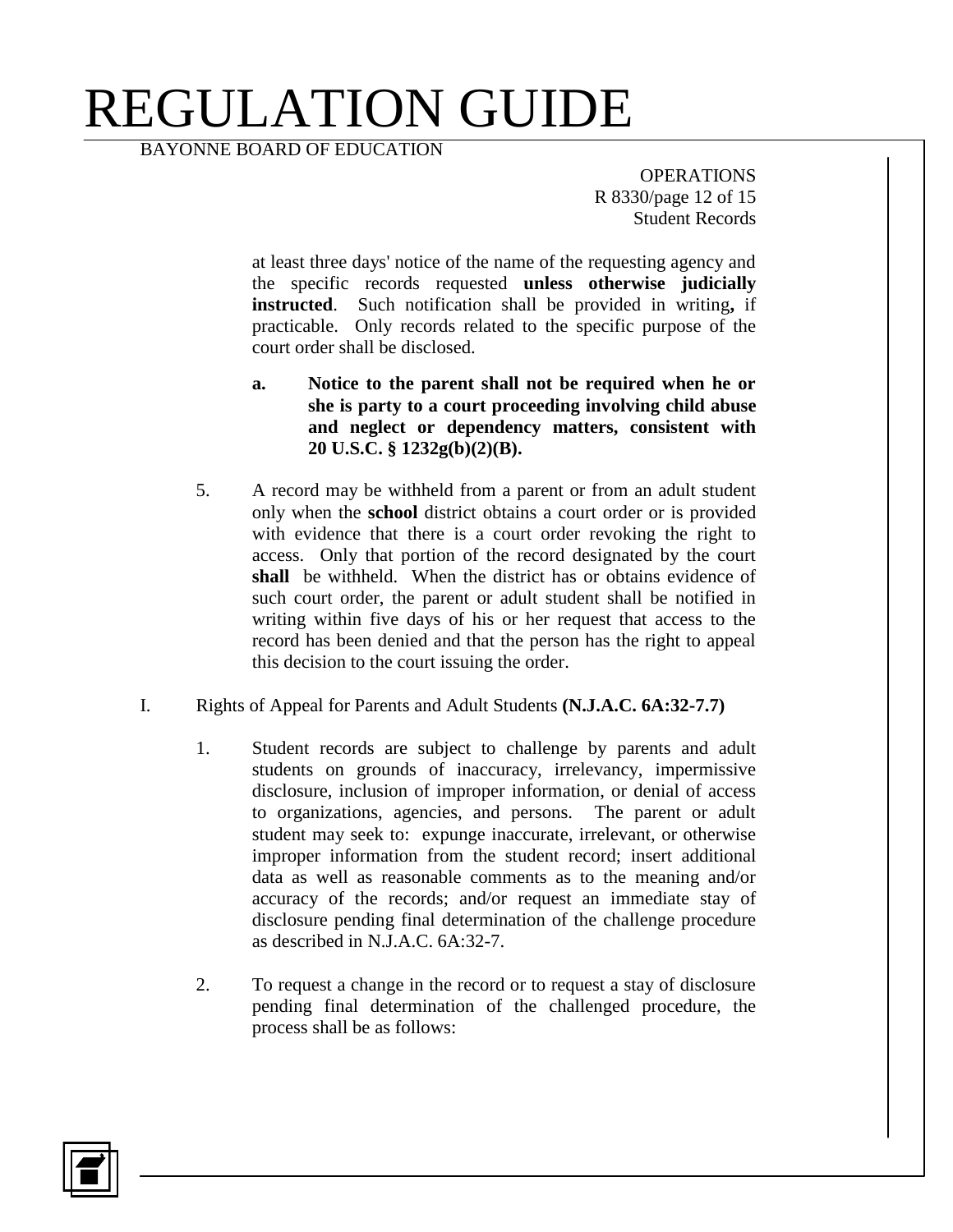BAYONNE BOARD OF EDUCATION

**OPERATIONS** R 8330/page 13 of 15 Student Records

- a. A parent or adult student shall notify **in writing** the Superintendent of the specific issues relating to the student record.
- b. Within ten **school** days of notification, the Superintendent or designee shall notify the parent or adult student of the school district's decision.
- c. If the school district disagrees with the request, the Superintendent or designee shall meet with the parent or adult student to **resolve** the issues set forth in the appeal.
- d. If the matter is not satisfactorily resolved, the parent or adult student **has ten school days to** appeal this decision to the Board of Education.
- e. If **an** appeal is made to the Board of Education, a decision shall be rendered within **twenty school** days. The decision of the Board **of Education** may be appealed to the Commissioner pursuant to N.J.S.A. 18A:6-9 and N.J.A.C. 6A:**3**, **Controversies and Disputes**.
- f. At all stages of the appeal process, the parent or adult student shall be afforded a full and fair opportunity to present evidence relevant to the issue. A record of the appeal proceedings and outcome shall be made a part of the student's record with copies made available to the parent or adult student.
- 3. Appeals relating to **student** records of students with disabilities shall be processed in accordance with the requirements **of I.2.**  above.
- 4. Regardless of the outcome of any appeal, a parent or adult student shall be permitted to place **in the student record** a statement commenting upon the information in the student record or setting forth any reasons for disagreement with the decision **made in the appeal**.

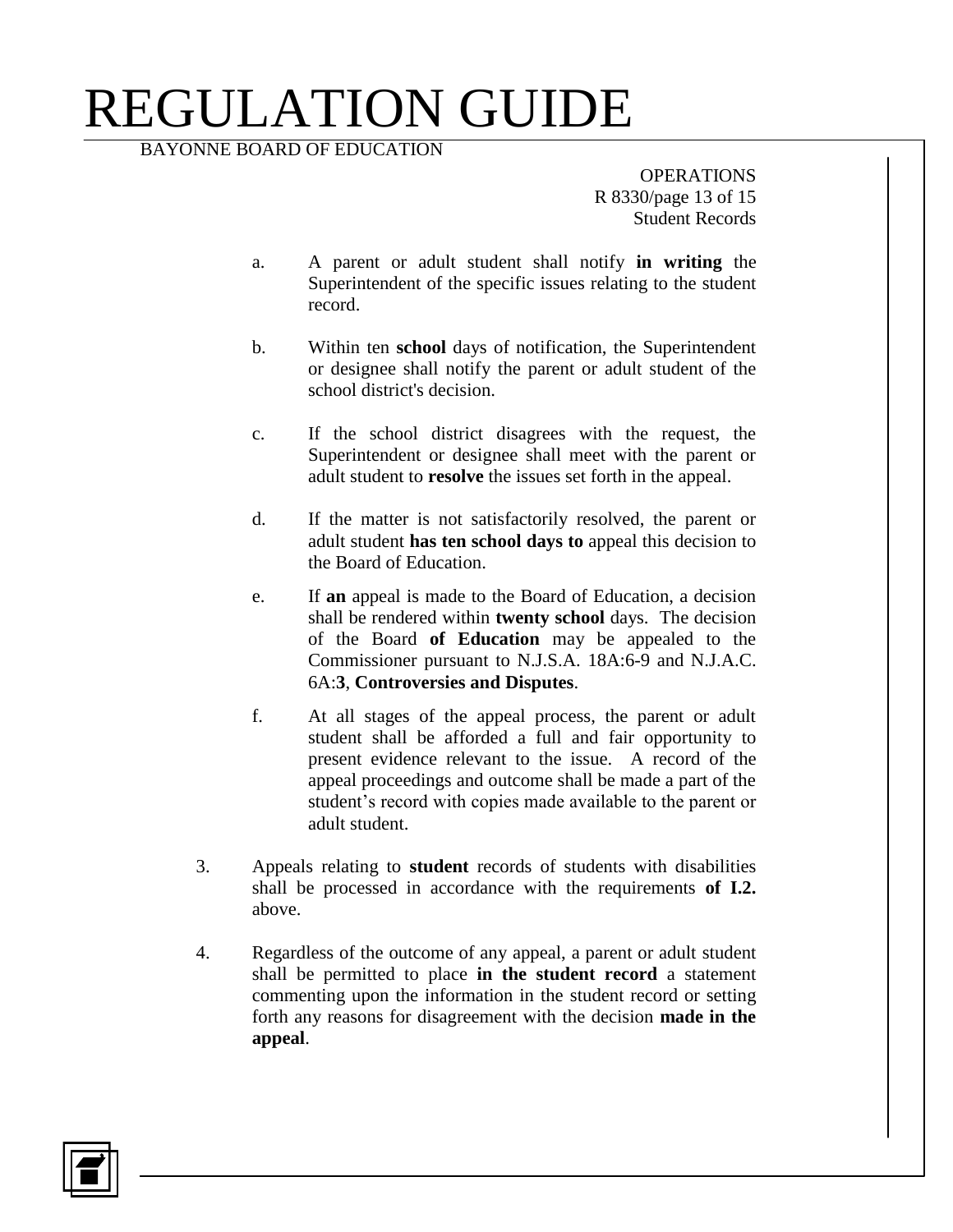BAYONNE BOARD OF EDUCATION

**OPERATIONS** R 8330/page 14 of 15 Student Records

- a. Such statements shall be maintained as part of the student record as long as the contested portion of the record is maintained. If the contested portion of the record is disclosed to any party, the statement commenting upon the information shall also be disclosed to that party.
- J. Retention and Disposal of Student Records **(N.J.A.C. 6A:32-7.8)**
	- 1. A student's record is considered to be incomplete and not subject to the provisions of the Destruction of Public Records Law, N.J.S.A. 47:3-15 et seq., while the student is enrolled in the school district.
		- a. The school district shall retain the student health record and the health history and immunization record according to the School District Records Retention Schedule, as determined by the New Jersey State Records Committee.
	- 2. Student records of currently enrolled students, other than the records that must be maintained for one hundred years as described in **N.J.A.C. 6A:32-7.8(e) and 5**.below, may be disposed of after the information is no longer necessary to provide educational services to a student.
		- a. Such disposition shall be accomplished only after written parental or adult student notification and written parental or adult student permission has been granted or after reasonable attempts of such notification and reasonable attempts to secure parental or adult student permission have been unsuccessful.
	- 3. Upon graduation or permanent departure of a student from the school district**:**
		- **a. T**he parent or adult student shall be notified in writing that a copy of the entire student record will be provided to them upon request.
		- **b.** Information in student records, other than **that** described in **N.J.A.C. 6A:32-7.8(e) and 5**.below, may be disposed of, but only in accordance with the Destruction of Public Records Law, N.J.S.A. 47:3-15 et seq.